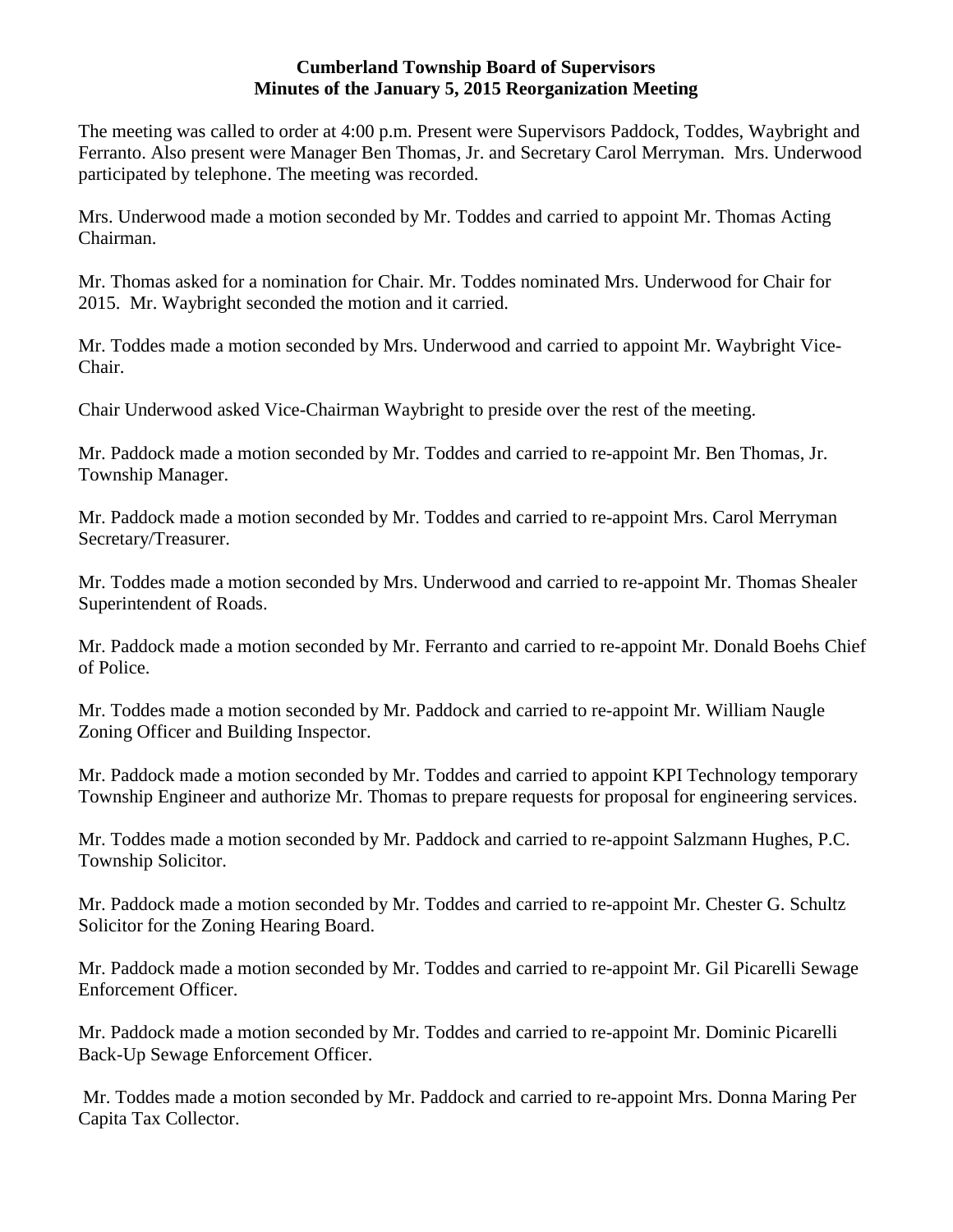Mr. Toddes made a motion seconded by Mr. Paddock and carried to set the Real Estate and Per Capita Tax Collector's commission rate for 2015 to 2% for collections made at discount and 3% for collections made at par and penalty.

Mr. Paddock made a motion seconded by Mr. Toddes and carried to re-appoint York Adams Tax Bureau as collector of Earned Income and Local Services Taxes.

Mr. Paddock made a motion seconded by Mr. Toddes and carried to re-appoint Cumberland Township as Amusement Tax collector.

Mr. Paddock made a motion seconded by Mr. Toddes and carried to re-appoint Mr. Ron Bower Chairman of Vacancy Board.

Mr. Toddes made a motion seconded by Mr. Paddock and carried to re-appoint Mr. David Sanders Emergency Management Coordinator.

Mr. Toddes made a motion seconded by Mr. Paddock and carried to re-appoint Officer Steve Higgs Deputy Emergency Management Coordinator.

Mr. Ferranto made a motion seconded by Mr. Toddes and carried to hold the regular meetings on the  $4<sup>th</sup>$ Tuesday of each month at 6:00 p.m. except in December when the meeting will be held on the  $17<sup>th</sup>$  at 6:00 p.m. and the workshops be held on the Thursday preceding the 2<sup>nd</sup> Tuesday at 8:30 a.m. as needed.

Mr. Toddes made a motion seconded by Mrs. Underwood and carried to appoint Christine Redding as the Deputy Real Estate and Per Capita Tax Collector.

Mr. Toddes made a motion seconded by Mr. Paddock and carried to retain ACNB Bank as depositor for Township's funds.

Mrs. Underwood made a motion seconded by Mr. Toddes and carried to bond the Manager and Treasurer for 1,100,000.00 each.

Mr. Toddes made a motion seconded by Mr. Paddock and carried to authorize Supervisors and appropriate staff to attend the Pennsylvania State Association of Township Supervisors (PSATS) Annual Educational Conference April 19 - 22, 2015 in Hershey, PA.

Mr. Paddock made a motion seconded by Mrs. Underwood and carried to reaffirm the Solicitor's attendance at the Planning Commission meeting as needed.

Mr. Paddock made a motion seconded by Mr. Toddes and carried to re-appoint Steve Tallman to the Planning Commission for a four-year term expiring 12/31/2018.

Mr. Paddock made a motion seconded by Mrs. Underwood and carried to re-appoint Bobby Rohrbaugh to the Zoning Hearing Board for a three-year term expiring 12/31/2017.

Mr. Toddes made a motion seconded by Mrs. Underwood and carried to appoint Steve Niebler to Cumberland Township Authority for a five-year term expiring 12/31/2018. The Board also affirmed the appointment of Ronald Hankey for a one-year term expiring 12/31/15.

Mr. Paddock made a motion seconded by Mr. Toddes and carried to re-appoint Jim Fox to the Historical Architectural Review Board (HARB) for a five-year term expiring 12/31/2019.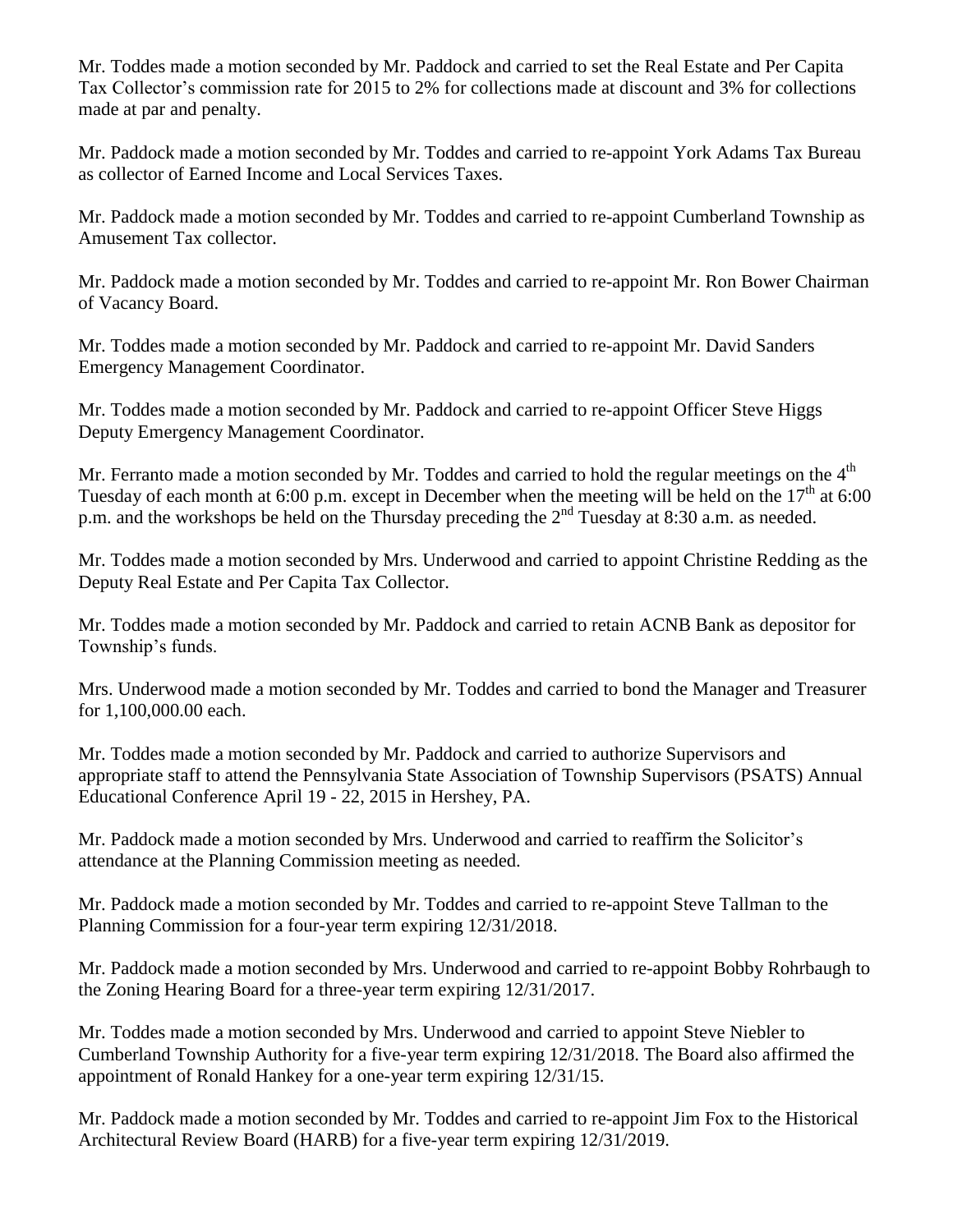Mrs. Underwood made a motion seconded by Mr. Ferranto and carried to re-appoint the Park and Rec Committee including: Steve Toddes, James Paddock, Tom Beauchat, Dewaine Finkenbinder, Sarah Weigle and Ben Thomas, Jr. – Advisory.

Mr. Ferranto made a motion seconded by Mr. Toddes and carried to re-appoint the Agricultural Security Area Advisory Committee for 2015 as it stands including: David Waybright, Parker Coble, Donald Miller, Tom Clowney and James Paddock.

Mr. Ferranto made a motion seconded by Mrs. Underwood and carried to re-appoint Mr. Ben Thomas, Jr. as the representative to the York Adams Tax Bureau and Adams County Tax Collection Committee. Mr. Paddock made a motion seconded by Mrs. Underwood and carried to re-appoint Mr. Ferranto as the alternate representative for the two committees.

Mr. Toddes made a motion seconded by Mrs. Underwood and carried to appoint Mr. Paddock as representative on the Grand History Trail Committee.

Mrs. Underwood made a motion seconded by Mr. Paddock and carried to adopt a Management Agreement Resolution with Cumberland Township Authority with no change from 2014.

Forms for the Supervisors to elect or opt-out of the Township's group health insurance coverage were provided.

Mr. Ferranto made a motion seconded by Mr. Toddes and carried to form the following committees:

FINANCE – Barbara Underwood and Al Ferranto ECONOMIC DEVELOPMENT – Al Ferranto and Barbara Underwood PUBLIC SAFETY – Barbara Underwood and David Waybright HIGHWAY MAINTENANCE - Jim Paddock and David Waybright PARK AND RECREATION - Steve Toddes and Jim Paddock PERSONNEL - Barbara Underwood and Steve Toddes COG REPRESENTATIVE AND ALTERNATE – Barbara Underwood, Al Ferranto and Ben Thomas, Jr. GMA REPRESENTATIVE AND ALTERNATE – Jim Paddock and Barbara Underwood – alternate CENTRAL ADAMS COMPREHENSIVE PLAN- David Waybright and Jim Paddock, Barbara Underwood – alternate

Mr. Toddes made a motion seconded by Mr. Paddock and carried to adopt the following Resolution:

# **RESOLUTION 2015-01**

# **A RESOLUTION ELIMINATING EMPLOYEE CONTRIBUTIONS TO THE POLICE PENSION PLAN FOR 2015**

BE IT RESOLVED AND ENACTED by the Authority of Cumberland Township, Adams County, Commonwealth of Pennsylvania, by the Board of Supervisors, it is hereby resolved and enacted as follows:

The conditions required by Act 600 allowing for the elimination of employee contributions to the Police Pension Plan have been met;

- \*\* The condition of the plan is such that contributions may be reduced, or eliminated, as evidenced by an actuarial study;
- \*\* Municipal contributions will be required to keep the fund actuarially sound;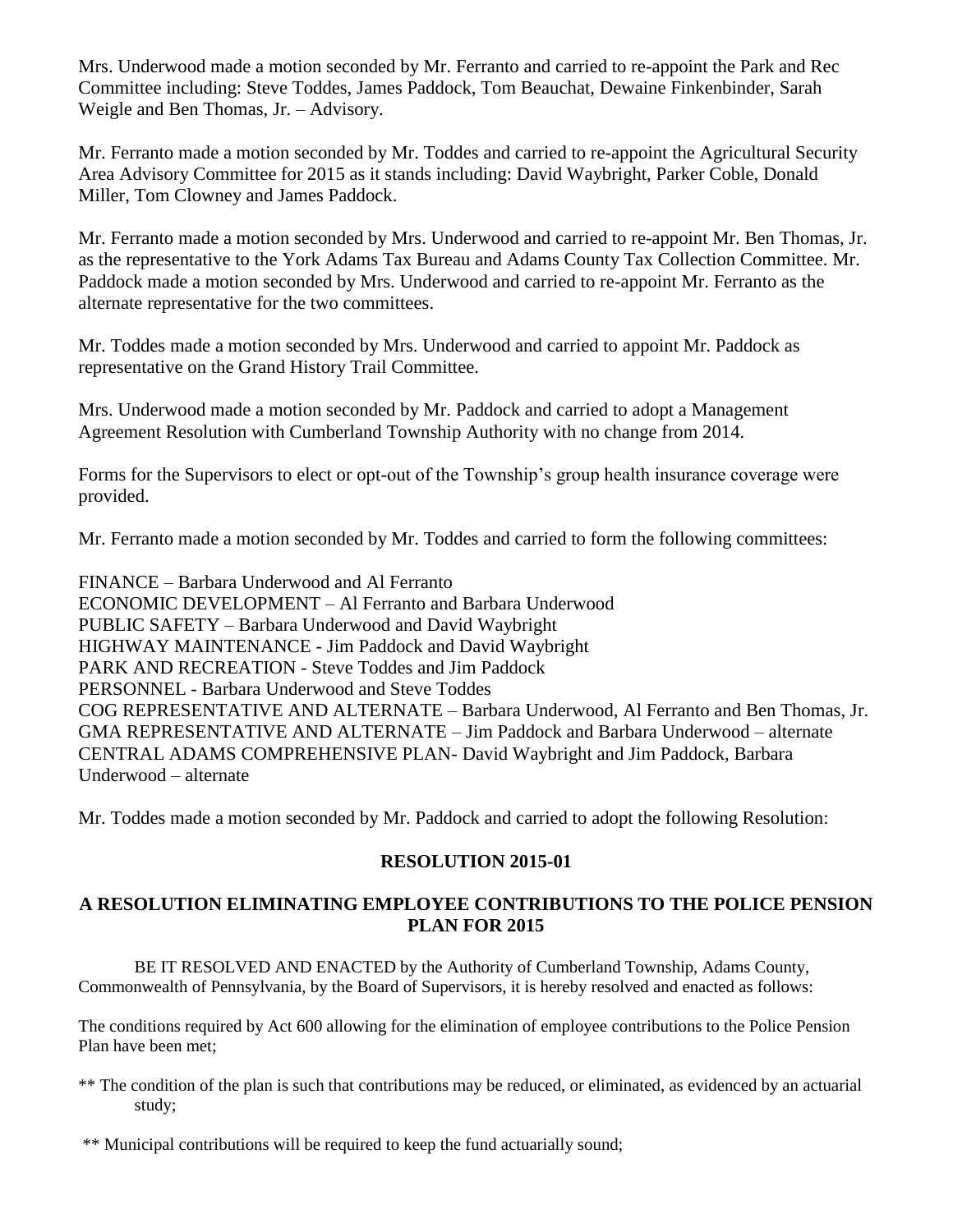\*\* The governing body of the Municipality eliminates employee contributions in 2015.

ENACTED AND ORDAINED THIS  $5^{\text{TH}}$  DAY OF JANUARY, 2015 BY THE BOARD OF SUPERVISORS OF CUMBERLAND TOWNSHIP

Mr. Paddock made a motion seconded by Mr. Toddes and carried to adopt the following Resolution:

### **RESOLUTION 2015-02**

#### **A RESOLUTION APPOINTING THE CHIEF ADMINISTRATIVE OFFICER OF THE MUNICIPAL PENSION PLANS FOR CUMBERLAND TOWNSHIP**

We appoint Ben Thomas, Jr. as the Administrative Officer for the Police and Non-Uniformed Pension Plans of Cumberland Township.

ENACTED AND ORDAINED THIS  $5^{\text{\tiny{TH}}}$  DAY OF JANUARY, 2015 BY THE BOARD OF SUPERVISORS OF CUMBERLAND TOWNSHIP.

Mr. Thomas reported that all of the fees were increased by 3% based on the costs of administering all of internal charges and is primarily based on wages and benefits. Mr. Paddock made a motion to adopt Resolutions 2015-03, 2015-04 and 2015 -05 seconded by Mr. Toddes and carried.

# **RESOLUTION 2015-03**

# **RESOLUTION FOR AMENDING THE PERMIT FEE SCHEDULE**

#### **RESOLUTION 2014-04**

# **SUBDIVISION AND LAND DEVELOPMENT PLAN FEES**

#### **RESOLUTION 2014-05**

#### **STORMWATER MANAGEMENT PLAN FEES**

At 4:35 p.m., Chair Underwood adjourned the regular meeting for an Executive Session to discuss personnel issues.

At 4:46 p.m., Chair Underwood reconvened the regular meeting.

Mr. Thomas reported that on December 29, 2014, as the 2014 budget was reviewed, it was realized that the second transfer to the Capital Reserve Fund of \$35,000.00 had been missed at the December meeting and not made. He added that a check was then issued for the transfer before the end of 2014 and asked the Board to approve the transfer retroactively. **Mr. Ferranto made a motion seconded by Mr. Toddes and carried to approve the \$35,000.00 transfer from the General Fund to the Capital Reserve Fund.** 

The Requests for Proposal for engineering services was discussed and Mr. Thomas stated that he feels that it is very important to have a professional agreement with our engineering firm.